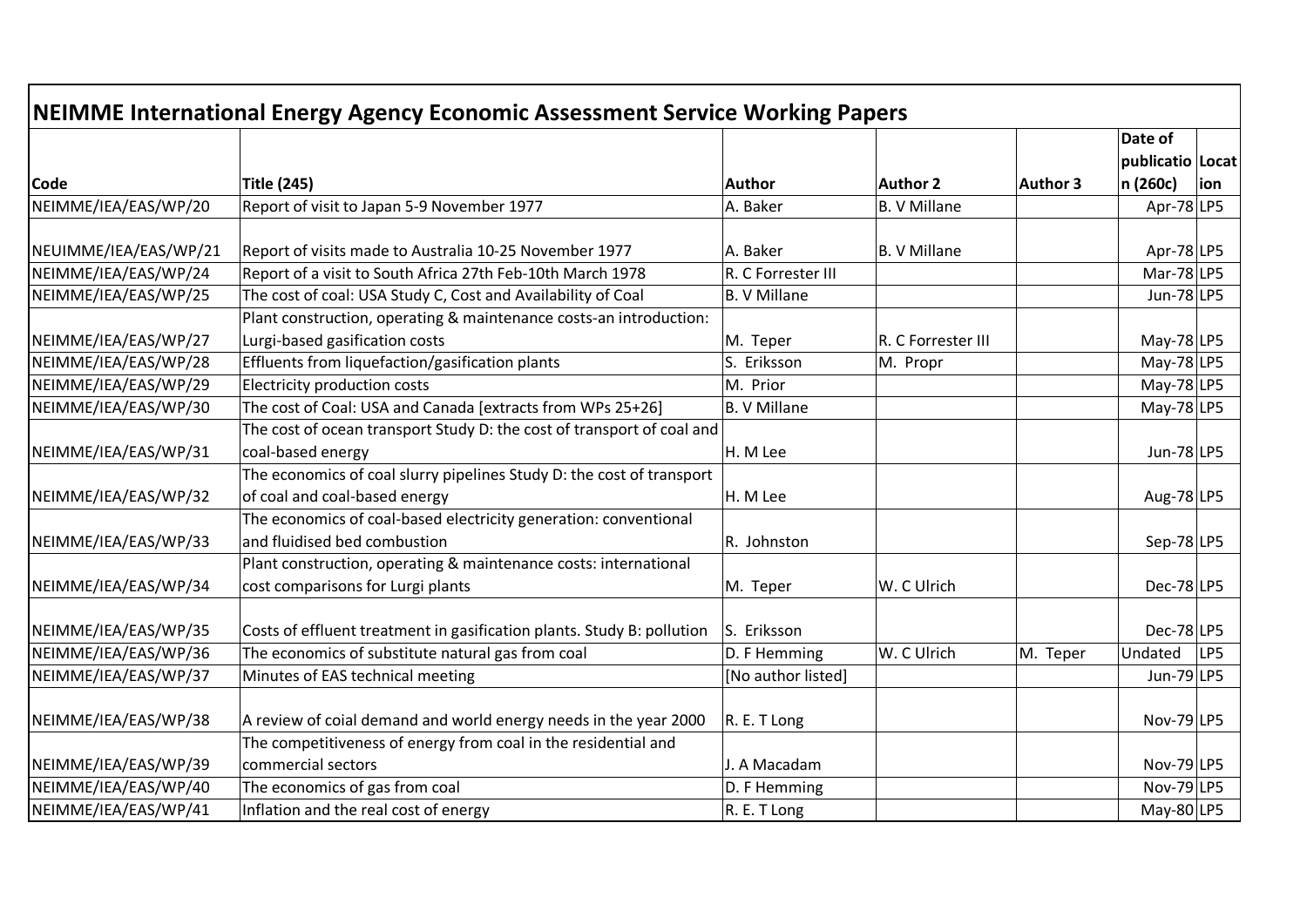|                      | Solid wastes associated with coal use: a first approach [working        |               |          |             |               |     |
|----------------------|-------------------------------------------------------------------------|---------------|----------|-------------|---------------|-----|
| NEIMME/IEA/EAS/WP/42 | paper]                                                                  | V. Giovanardi |          |             | Undated       | LP5 |
| NEIMME/IEA/EAS/WP/43 | The marginal cost of bulk electricity [working paper]                   | J. A Macadam  |          |             | $May-80 LP5$  |     |
|                      | The competition between gas and electricity for residential heating     |               |          |             |               |     |
| NEIMME/IEA/EAS/WP/44 | in the UK                                                               | J. A Macadam  |          |             | Nov-80 LP5    |     |
| NEIMME/IEA/EAS/WP/45 | On coal-trading constraints                                             | R. Long       |          |             | Nov-80 LP5    |     |
| NEIMME/IEA/EAS/WP/46 | International coal trade forecast                                       | R. Long       |          |             | Nov-80 $ LP5$ |     |
|                      | Prediction of US coal economics to the year 2000: an overview of the    |               |          |             |               |     |
| NEIMME/IEA/EAS/WP/47 | levidence                                                               | R. L. Gordon  |          |             | $Feb-81$  LP5 |     |
|                      | Constraints on internationall-traded coal [i] the role of low-sulphur   |               |          |             |               |     |
| NEIMME/IEA/EAS/WP/48 | coal                                                                    | R. Long       |          |             | Apr-81 LP5    |     |
| NEIMME/IEA/EAS/WP/49 | Coal as a petroleum substitute                                          | D. F Hemming  | M. Teper | J. M Holmes | Jun-81 $ LP5$ |     |
|                      | Trip report of visits to South Africa and Federal Republic of Germany   |               |          |             |               |     |
| NEIMME/IEA/EAS/WP/50 | 03/03--11/03, 1981                                                      | J. M Holmes   |          |             | Mar-81 $ LP5$ |     |
| NEIMME/IEA/EAS/WP/51 | Report of visits to Australia and New Zealand                           | A. Baker      |          |             | Mar-81 $ LP5$ |     |
|                      |                                                                         |               |          |             |               |     |
| NEIMME/IEA/EAS/WP/52 | Solid wastes associated with coal combustion: Progress during 1980      | V. Giovanardi |          |             | $Feb-81$  LP5 |     |
|                      | Constraints on international trade in coal [ii] current and future port |               |          |             |               |     |
| NEIMME/IEA/EAS/WP/53 | capacities                                                              | R. Long       |          |             | Nov-81 $LP5$  |     |
| NEIMME/IEA/EAS/WP/54 | The future cost and availability of thermal coal exports from Canada    | H. M Lee      |          |             | Mar-82 $ LP5$ |     |
|                      | The future cost and availability of thermal coal exports from           |               |          |             |               |     |
| NEIMME/IEA/EAS/WP/55 | Australia                                                               | H. M Lee      |          |             | Mar-82 $ LP5$ |     |
|                      | The future cost and availability of thermal coal exports from South     |               |          |             |               |     |
| NEIMME/IEA/EAS/WP/56 | Africa                                                                  | H. M Lee      |          |             | Oct-82 $LP5$  |     |
|                      | Coal port developments in Japan and the economic and energy             |               |          |             |               |     |
| NEIMME/IEA/EAS/WP/57 | background                                                              | R. E. T Long  |          |             | $Dec-82$  LP5 |     |
| NEIMME/IEA/EAS/WP/58 | European coal imports and transhipment                                  | R. Long       |          |             | Undated       | LP5 |
| NEIMME/IEA/EAS/WP/59 | Small-scale coal-based gasification plants                              | M. Teper      |          |             | Jun-83 $LP5$  |     |
|                      | Decisions about industrial conversion to coal: case studies from        |               |          |             |               |     |
| NEIMME/IEA/EAS/WP/60 | three countries                                                         | M. Prior      |          |             | Undated       | LP5 |
|                      | Capital expenditure for energy supply and its implications for          |               |          |             |               |     |
| NEIMME/IEA/EAS/WP/61 | economic growth                                                         | G. D McColl   |          |             | Undated       | LP5 |